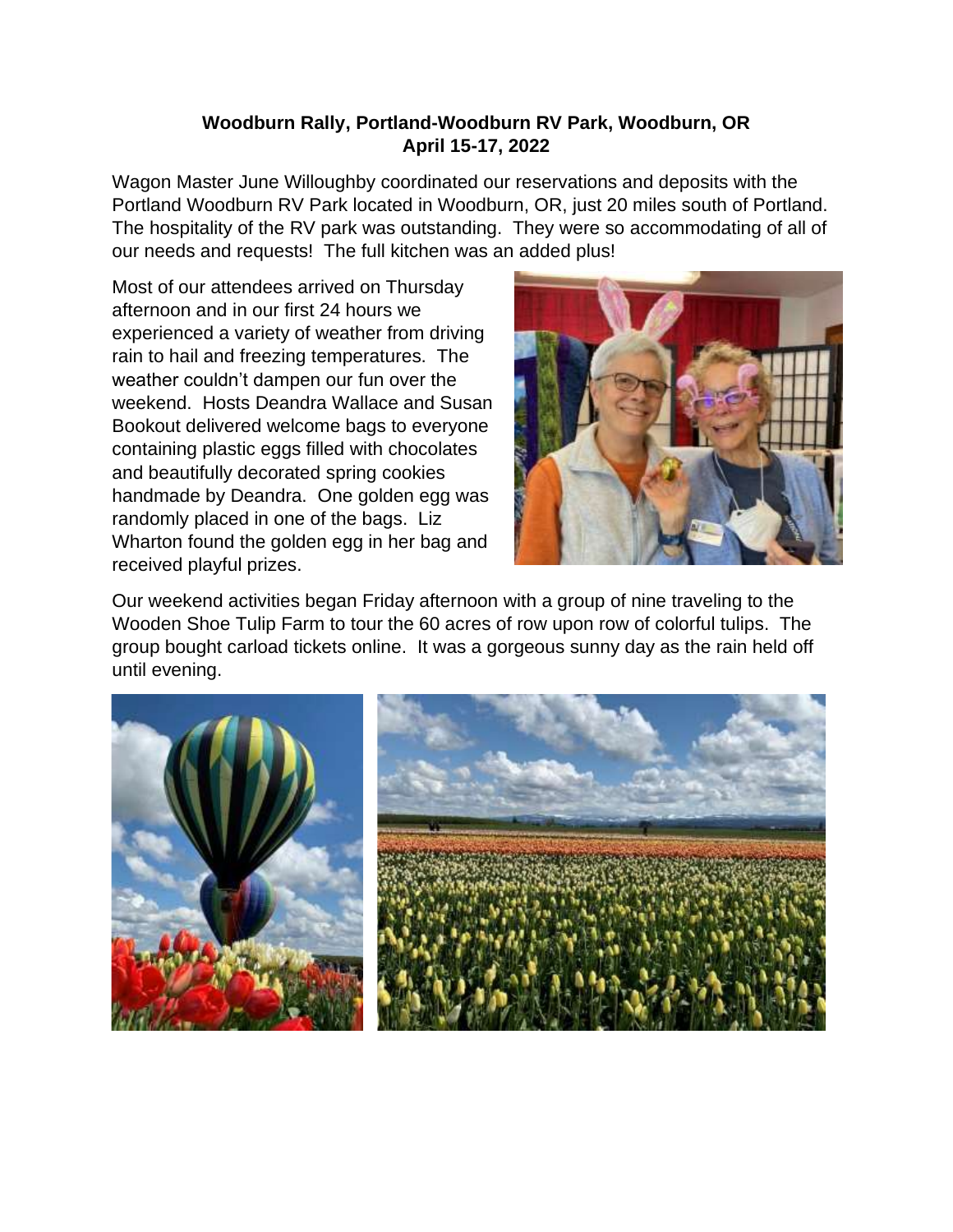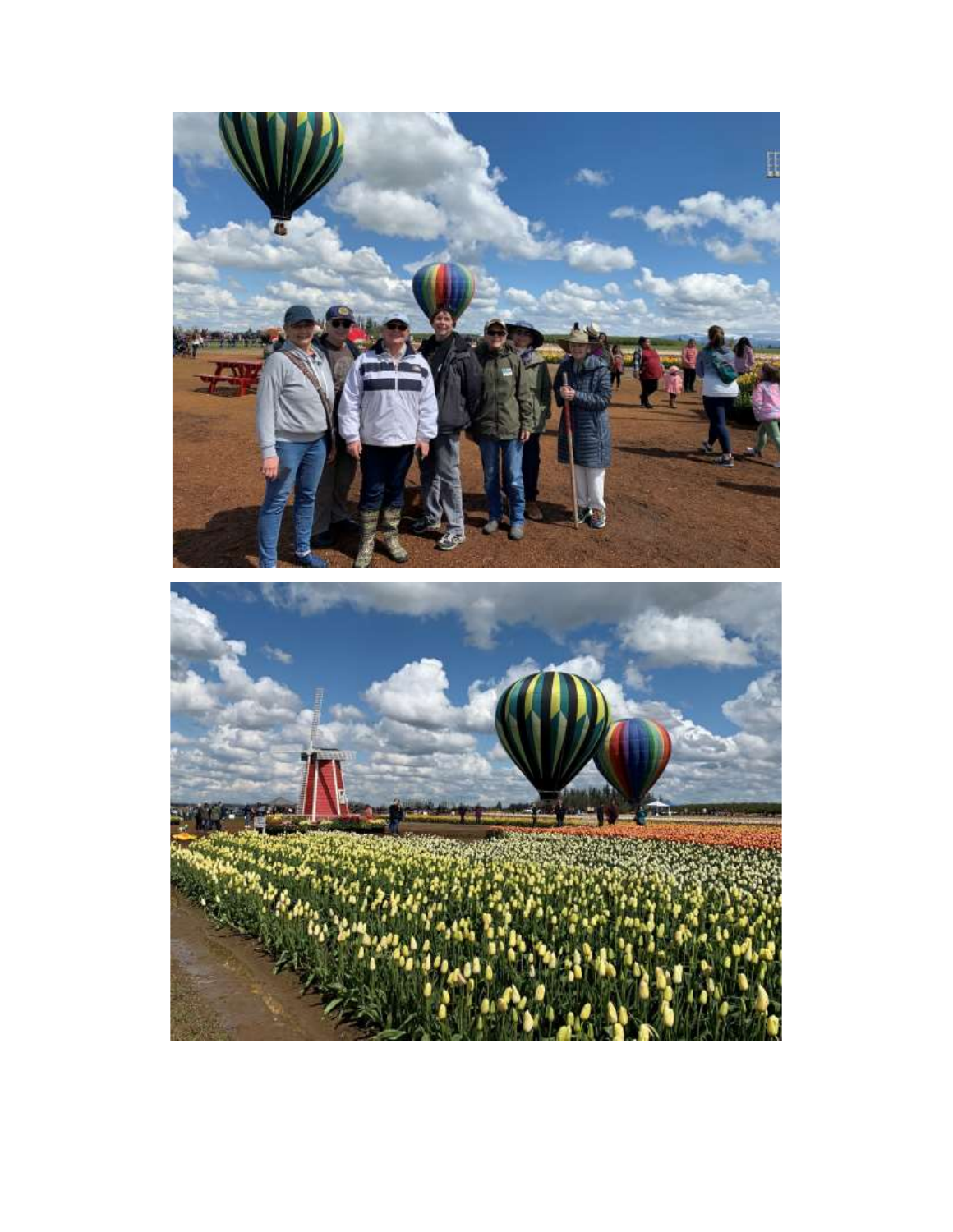We officially opened the rally with a finger food pitch in and social time. We were joined by 8 musicians from The Cheers ukulele players from Salem, Oregon, just 20 miles from our rally. The group is facilitated by RVW lifetime member Char Norby of Salem. Char noted that she had facilitated seven of the early national RVW rallies. We all enjoyed the Cowboy sing along.



We kicked off a weekend long raffle ticket sale for chances to win a quilt made and donated by member Joan Lease. The quilt was a gorgeous mountain scene and was won by ORVW members Linda Waterman and Tully Strong of Coos Bay. Ticket sales totaled \$135. Joan also donated a quilt this weekend to the Oregon Women in the Trades celebration in Portland!

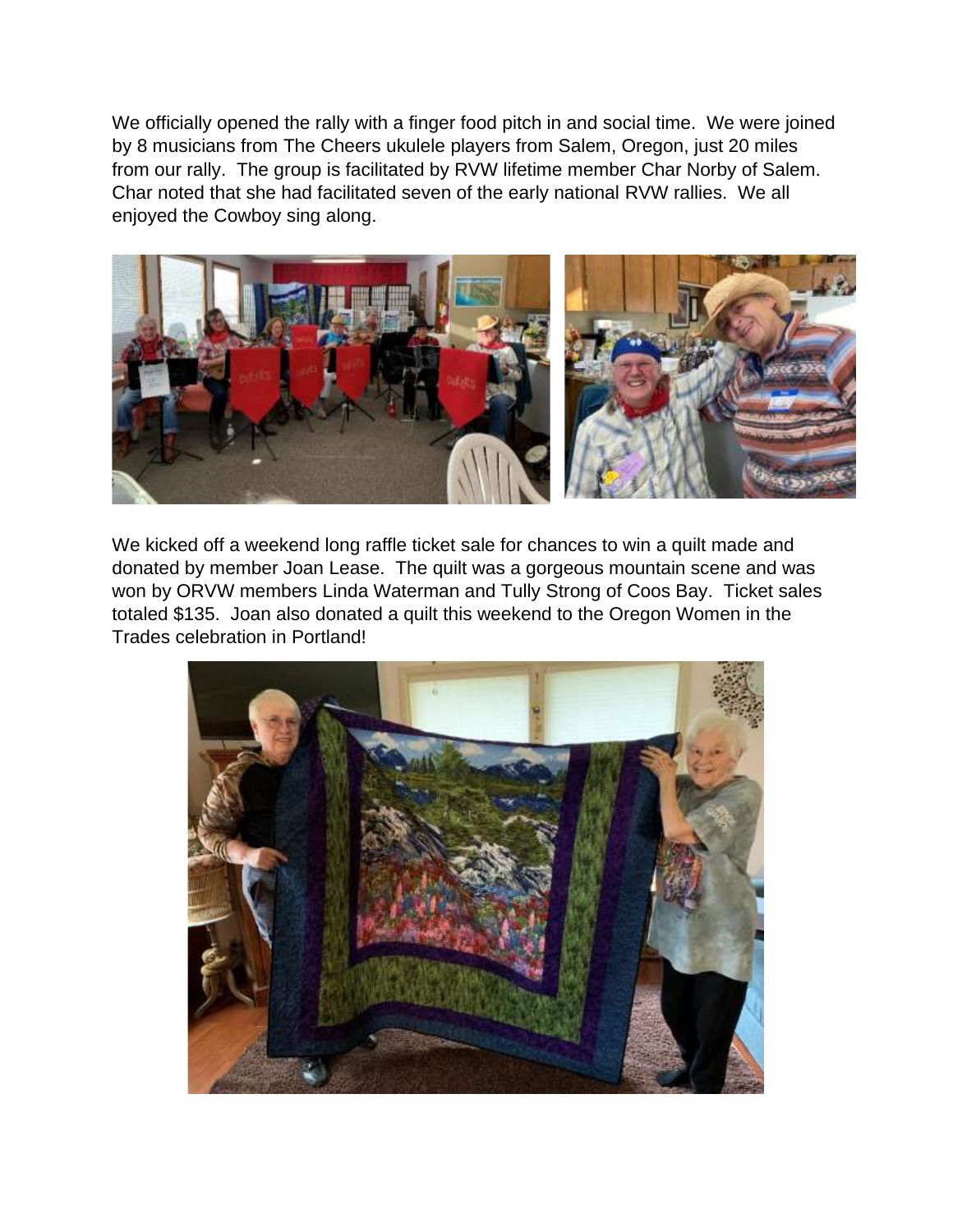Saturday morning started with a continental breakfast and conversation about afternoon plans. ORVW member, Liz Sumner gave a presentation on fire safety for RVer's and general safety while RVing. Liz brought her rubber mallet and demonstrated how to check your fire extinguisher for clumping powder chemicals.

Members spent the afternoon visiting the Oregon Gardens at Silverton and the nearby Woodburn Outlet Mall just across the street from the RV park.

Since this was Easter weekend and many restaurants



would be closed on Easter Sunday, the group decided to have dinner out Saturday night and hold our pot luck pitch in on Sunday evening. We had a fun time at the Country Cottage Restaurant at the Woodburn Estates and Golf Club, a 55+ community. We ended the evening with square nine cards and other games.



Sunday members finished entering their guesses of how many foil wrapped chocolate eggs were in the quart jar. A scavenger hunt started on Friday and members turned in their completed lists on Sunday afternoon.

Host Deandra Wallace prepared a spiral cut ham for our Sunday evening Easter dinner and members added their side dishes for a wonderful meal.

Winner of the chocolate egg count was Kathy Johnson who guessed the exact number of 101. Four teams submitted their scavenger hunt lists and all were awarded prizes. ORVW President Michelle Pelkey found the most items, followed by teams of Paulette

Beliveau and June Willoughby, "Jordy" Jording and Liz Wharton, and Joan Lease and Kathy Johnson.

Throughout the weekend we had multiple day attendees including Liz Sumner and prospective new member Pat, Lynda McCord, Lynne Hansen, Diane Card and Holly Files. And our Vice President Mo (Maureen) Swerdlik arrived every morning and stayed with us until the last card game concluded! What a dedicated member!